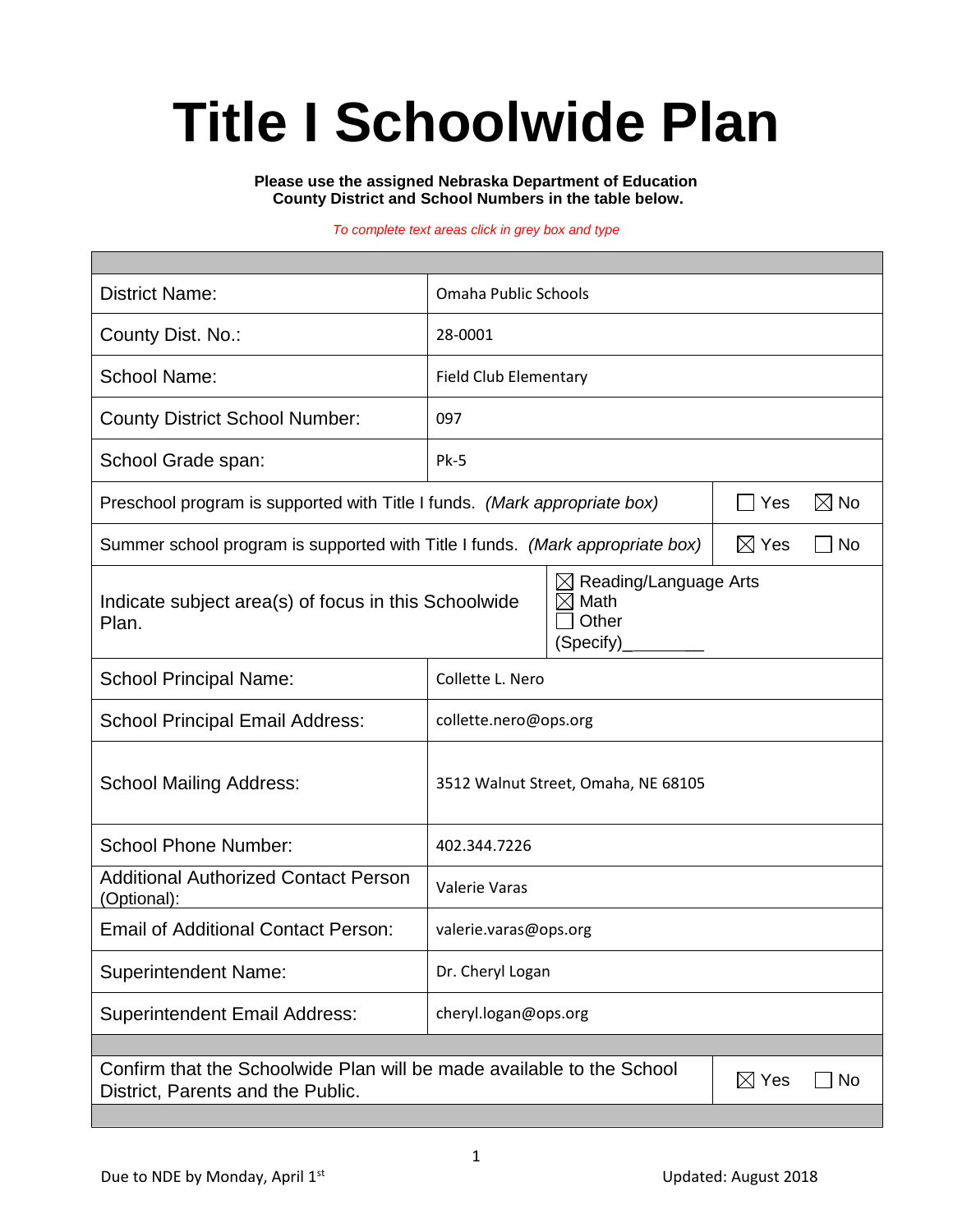| Names of Planning Team<br>(include staff, parents & at least one student if Secondary School)                                               |  |                        |                                                                                                                                                                  | <b>Titles of those on Planning Team</b> |                                           |  |  |
|---------------------------------------------------------------------------------------------------------------------------------------------|--|------------------------|------------------------------------------------------------------------------------------------------------------------------------------------------------------|-----------------------------------------|-------------------------------------------|--|--|
| Kindra Schoendradt<br>Collette L. Nero<br><b>Valerie Varas</b><br><b>Molly Ottens</b><br>Jessica Scarpa<br>Lynn Camerer<br>Dianna Chaloupka |  |                        | Parent<br>Administrator<br><b>Assistant Principal</b><br><b>Instructional Facilitator</b><br>Intermediate Teacher<br><b>Primary Teacher</b><br><b>EL Teacher</b> |                                         |                                           |  |  |
| <b>School Information</b><br>(As of the last Friday in September)                                                                           |  |                        |                                                                                                                                                                  |                                         |                                           |  |  |
| Enrollment: 649                                                                                                                             |  | Average Class Size: 22 |                                                                                                                                                                  |                                         | Number of Certified Instruction Staff: 52 |  |  |
| Race and Ethnicity Percentages                                                                                                              |  |                        |                                                                                                                                                                  |                                         |                                           |  |  |
| White: 15 %<br>Hispanic: 69 %                                                                                                               |  |                        | Asian: 2 %                                                                                                                                                       |                                         |                                           |  |  |
| Black/African American: 8 %                                                                                                                 |  |                        |                                                                                                                                                                  | American Indian/Alaskan Native: 1 %     |                                           |  |  |
| Native Hawaiian or Other Pacific Islander: 1 %                                                                                              |  |                        | Two or More Races: 4 %                                                                                                                                           |                                         |                                           |  |  |
| <b>Other Demographics Percentages</b>                                                                                                       |  |                        |                                                                                                                                                                  |                                         |                                           |  |  |
| English Learner: 48 %<br>Poverty: 89 %                                                                                                      |  |                        |                                                                                                                                                                  |                                         | Mobility: 13 %                            |  |  |
|                                                                                                                                             |  |                        |                                                                                                                                                                  |                                         |                                           |  |  |

| Assessments used in the Comprehensive Needs Assessment<br>(ie. NSCAS, MAP, ITBS, AIMS web, DIBELS, CAT etc.) |                          |  |  |
|--------------------------------------------------------------------------------------------------------------|--------------------------|--|--|
| <b>MAP</b>                                                                                                   | <b>NSCAS</b>             |  |  |
| <b>ELPA</b>                                                                                                  | <b>F&amp;P Benchmark</b> |  |  |
|                                                                                                              |                          |  |  |
|                                                                                                              |                          |  |  |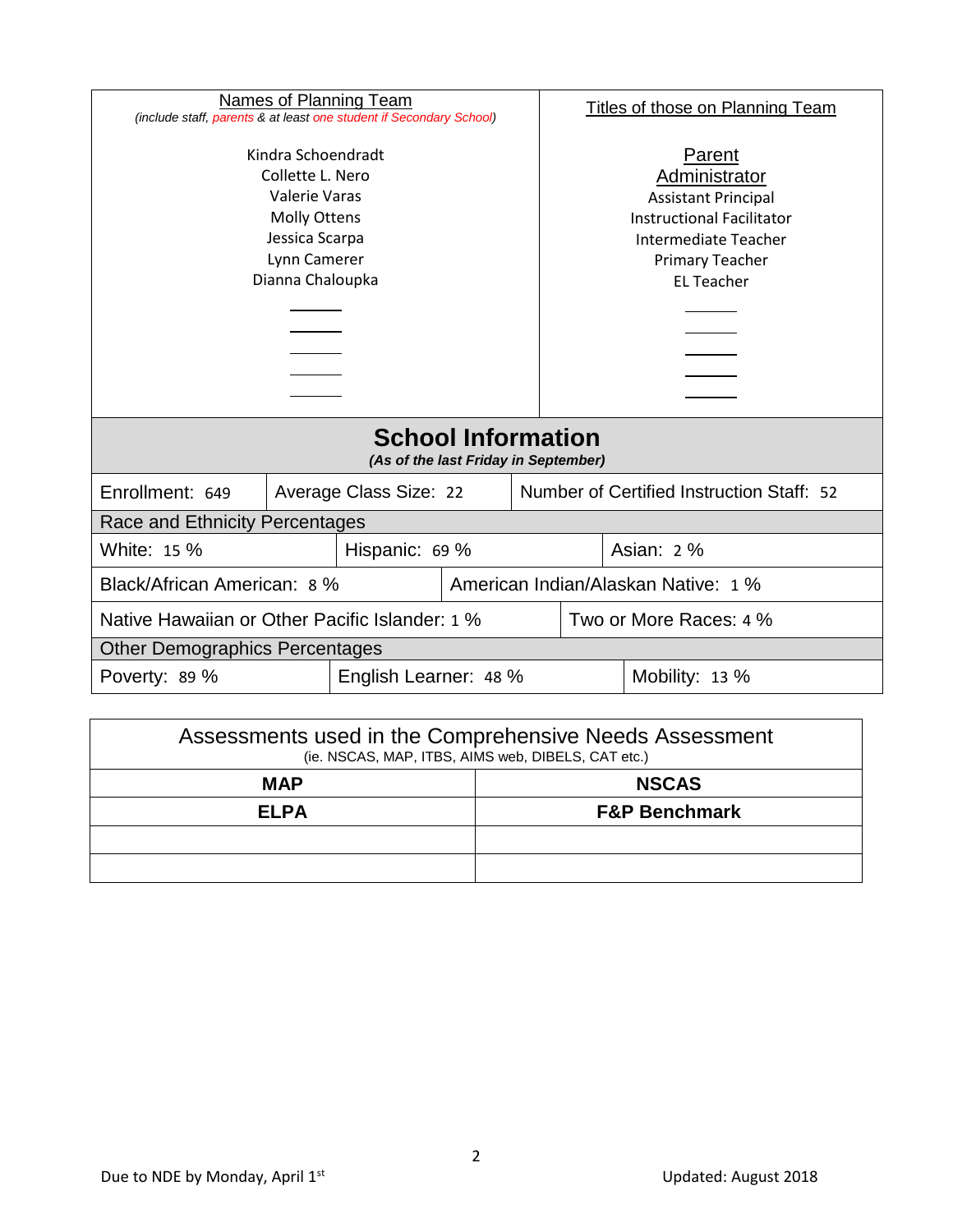# *Please write a narrative in each box below to correspond to the Rating Rubric.*

*Place documentation in corresponding folder on flash drive to support the narrative.*

#### **1. Comprehensive Needs Assessment**

**1.1** *Please provide a narrative below describing how data was used from a comprehensive needs assessment of the entire school to identify the needs of all children, particularly those who are failing, or are at-risk of failing to meet State academic standards, and how this analysis was used to plan instruction. Provide supporting documentation in the corresponding folder.*

Mulitple data sources including Fall, Winter and Spring NWEA-MAP, Math, ELA & Science NSCAS, ELPA and F&P Benchmark, were used to identify students needs, select strategies and set goals for student achievement, which is outlined in our School Improvement Plan. The following artifacts guide or document our work in this area:

17-18 Field Club Data Book Snapshot report Sample MAP reports ELPA results F&P Benchmark Data 18-19 School Improvement Plan

**1.2** *Please provide a narrative below describing how information from parents and community was gathered to identify the needs of the school. Provide supporting documentation in the corresponding folder.*

Parent input is provided via the Parent Voice Climate Survey that is available throughout the year. Input is also gathered via the Title 1 Parent meeting and monthly Coffee with the Principal events. The following artifacts guide or document our work in this area:

Title 1 Parent Meeting Sign-in 9-28-18 Open House Powerpoint (9-28-29) Parent Voice Climate Survey Results Coffee with the Principal SAMOLOPO Activity, 2-1-19

**1.3** *Please provide a narrative below describing the on-going improvement efforts, which should support the Continuous School Improvement Plan. Provide supporting documentation in the corresponding folder.*

We utilize Staff, Instructional Leadership Team and Grade Level Team meetings to engage in on-going improvement efforts where we review plan implementation, dig into student data, identify professional development needs and make decisions about adjusting instruction. The following artifacts guide or document our work in this area:

ILT agenda/sign-in/notes (11-30-18) Grade Level Meeting agenda/sign-in (2-14-19) Field Club Professional Development Plan Staff Meeting agenda/sign-in (10-8-18)

#### **2. Schoolwide reform strategies**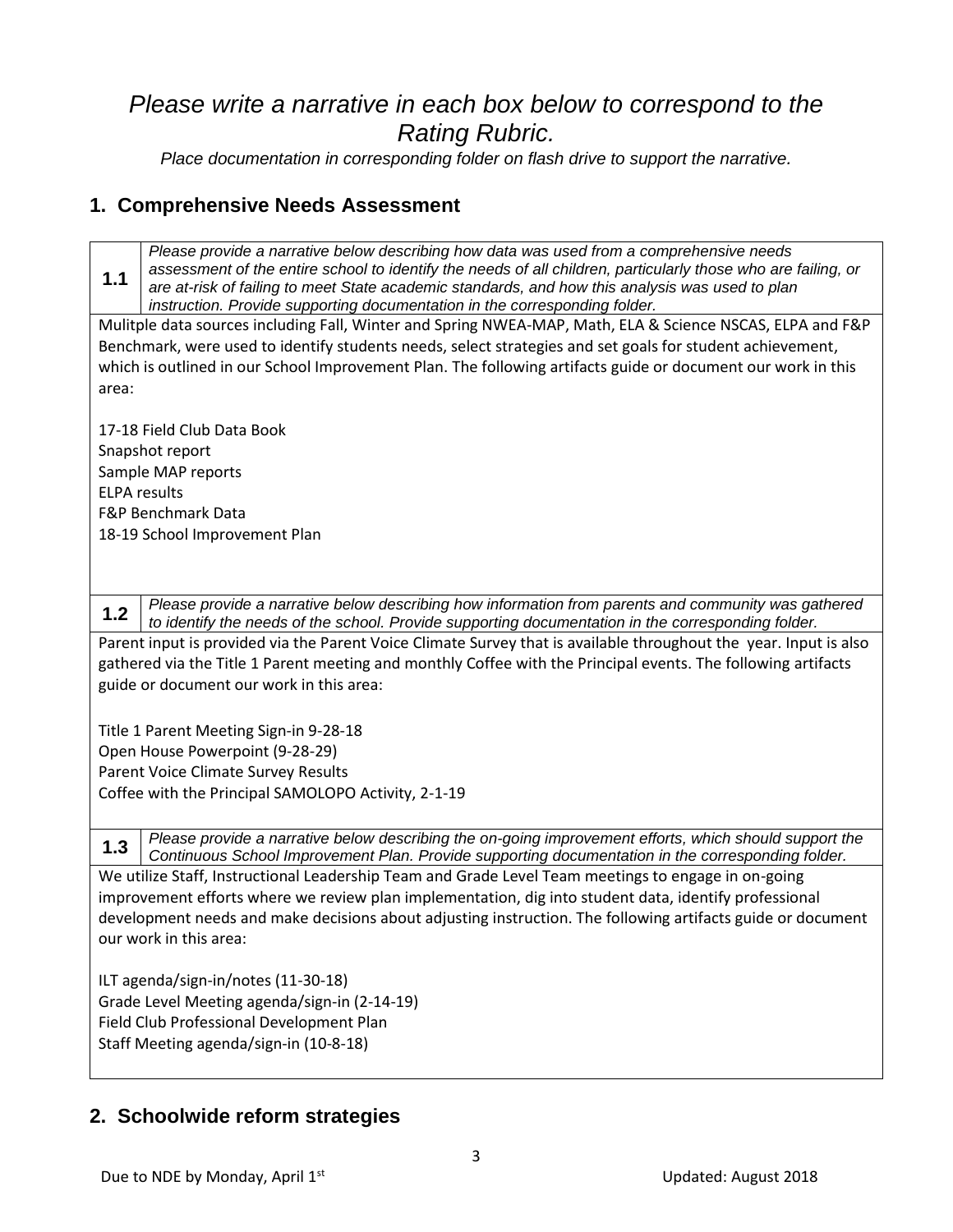**2.1** *Please provide a narrative below describing the additional assistance provided for students at risk of not meeting the challenging state academic standards. Provide supporting documentation in the corresponding folder.*

Targeted intervention is provided to students who are at risk of not meeting state academic standards. Students received individual or small group intervention based on identified needs. The following artifacts guide or document our work in this area:

Academic Action Plan Brochure 2018-19 Best Instructional Practices Handbook 5th grade Intervention Groups After School Tutoring List Sample SAT Plan including data Block Schedule by grade level 8-21-18 Part-time LLI Teacher Schedule Sample LLI Teacher Progress Note

#### **3. Qualifications of instructional paraprofessionals**

**3.1** *Please provide a narrative below describing the procedure(s) used to make sure that all instructional paraprofessionals in the school meet the ESEA requirements. Provide supporting documentation in the corresponding folder.*

Paraprofessionals are provided with ongoing training to ensure they meet ESEA requirements. They are included in some whole staff professional development meetings and participate in monthly meetings so that they are able to support grade level or all school action plans. The following artifacts guide or document our work in this area:

Feld Club Staffing HR Letter 18-19 Sample Monthly Para meeting agendas (9/27/18 & 2/28/19) Staff meeting including paras 9-17-18

#### **4. High quality and ongoing professional development**

**4.1** *Please provide a narrative below describing the professional development and other activities provided to improve teacher effectiveness and use of academic data to guide instruction. Provide supporting documentation in the corresponding folder.* Implementation of the School Professional Development Plan ensures the provision of high quality and ongoing professional development for staff. The following artifacts guide or document our work in this area:

Field Club PD Plan Staff meeting: MTSSB discipline referral review/scenario 1-28-19 Sampling of Kagan Training Reflection Sheets 8-10-18 Grade Level Agenda Feb. 14-15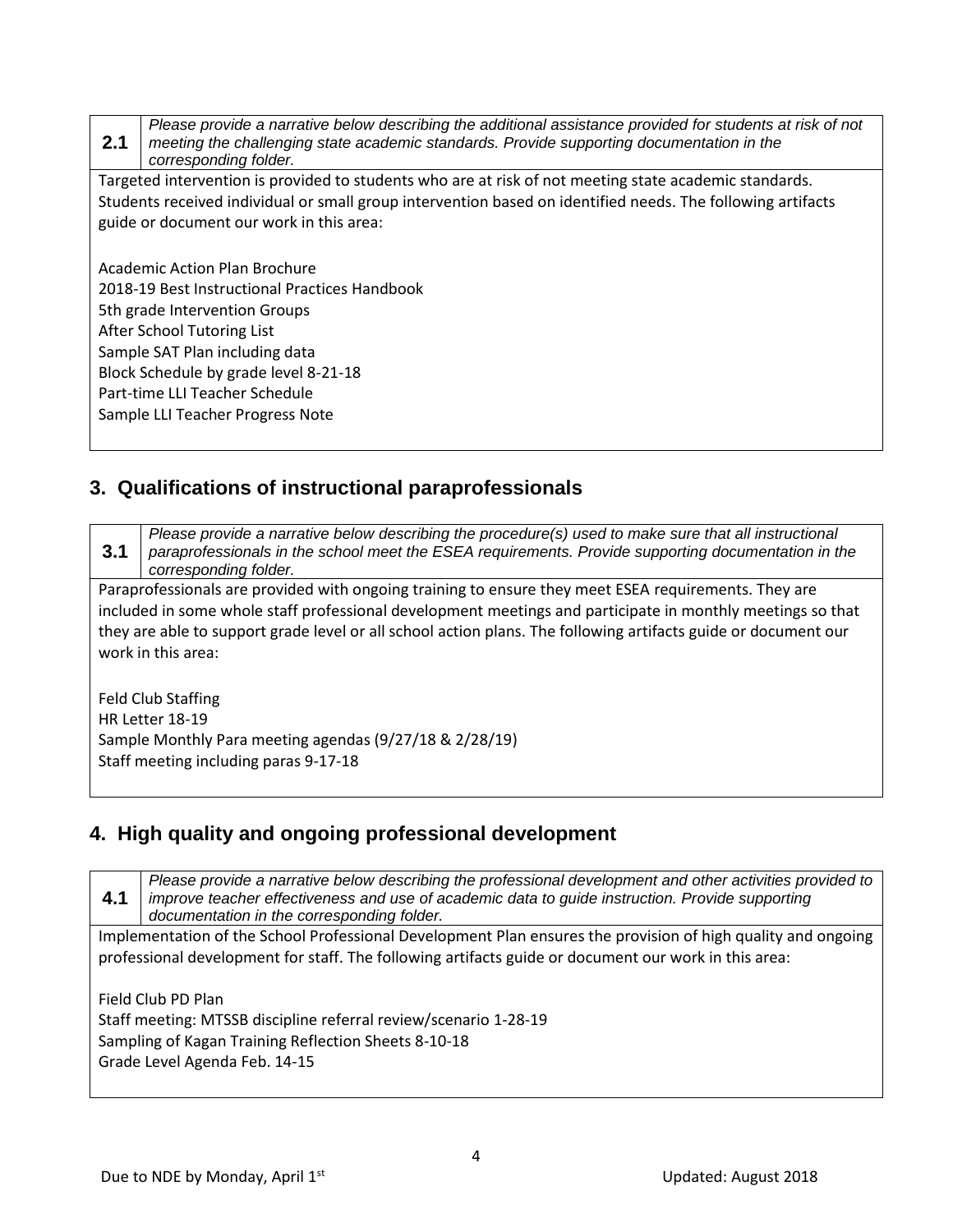### **5. Strategies to increase parental and family engagement**

**5.1** *Please provide a narrative below describing how the School-Parent Compact was jointly developed and how it is distributed. Provide supporting documentation in the corresponding folder.* The School-Parent Compact is adapted from best practice models and reviewed/finalized in collaboration with parents and staff. Parents receive the final version during back to school visits and it is reveiwed again during the Title 1 parent meeting. The following artifacts guide or document our work in this area: Field Club Handbook, p. 10 initially distributed 8-13-18 Principal Coffee Agenda/Sign-in 3-1-19 School-Parent Compact review for 2019 3-1-19 Title 1 Parent meeting powerpoint presentation 9-28-18 **5.2** *Please provide a narrative below describing how parents were involved in developing the Title I Parent and Family Engagement Policy or Procedure. Provide supporting documentation in the corresponding folder.* The current Parent and Family Engagement Policy was reviewed with parents and input was obtained during during Title 1 meetings held in the fall and spring. Field Club Handbook, p. 7-9 initially distributed 8-13-18 Title 1 Parent meeting powerpoint presentation 9-28-19 Parent & Family EngagementPolicy 2018-19 reviewed during Principal Coffee 3-1-19 Combined Parent & Family Engagement Policy 2019-20 reviewed during Principal Coffee 3-1-19 **5.3** *Please provide a narrative below describing how and when the annual Title I parent meeting is/was held informing parents of the school's participation in Title I. Provide supporting documentation in the corresponding folder.* The annual Title 1 parent meeting was held during Open House on September 28, 2018. The session included a discussion about Title 1 and parents had an opportunity to ask questions. Title one was also the topic of the March 1st Principal Coffee. The following artifacts guide or document our work in this area: Title 1 Powerpoint Presentation 9/28/18

Principal Coffee agenda & sign-in sheet 3/1/19

# **6. Transition Plan**

**6.1** *Please provide a narrative below describing the school's transition plan for incoming students to support, coordinate and integrate services from their previous program or school (i.e. Headstart and/or other Early Childhood Program to Elementary, Elementary to Intermediate, Intermediate to Middle School, Middle School to High School). Provide supporting documentation in the corresponding folder.*

Students are welcomed to Field Club Elementary in a variety of ways. Safe Walk to School night is held the Monday before school starts where students and parents have a chance to visit their classroom and meet their teacher. Once school is in session, all new students and families meet with office staff to complete the necessary paperwork. Students start the next day, allowing the teacher to have all the materials, nametags, locker, and seating arrangement complete. Open House is held in September. Parent and students attend Open House working together to complete a scavenger hunt to ensure they see all that Field Club has to offer. Two Title One Parent meetings are held to provide information about curriculum, classroom expectations,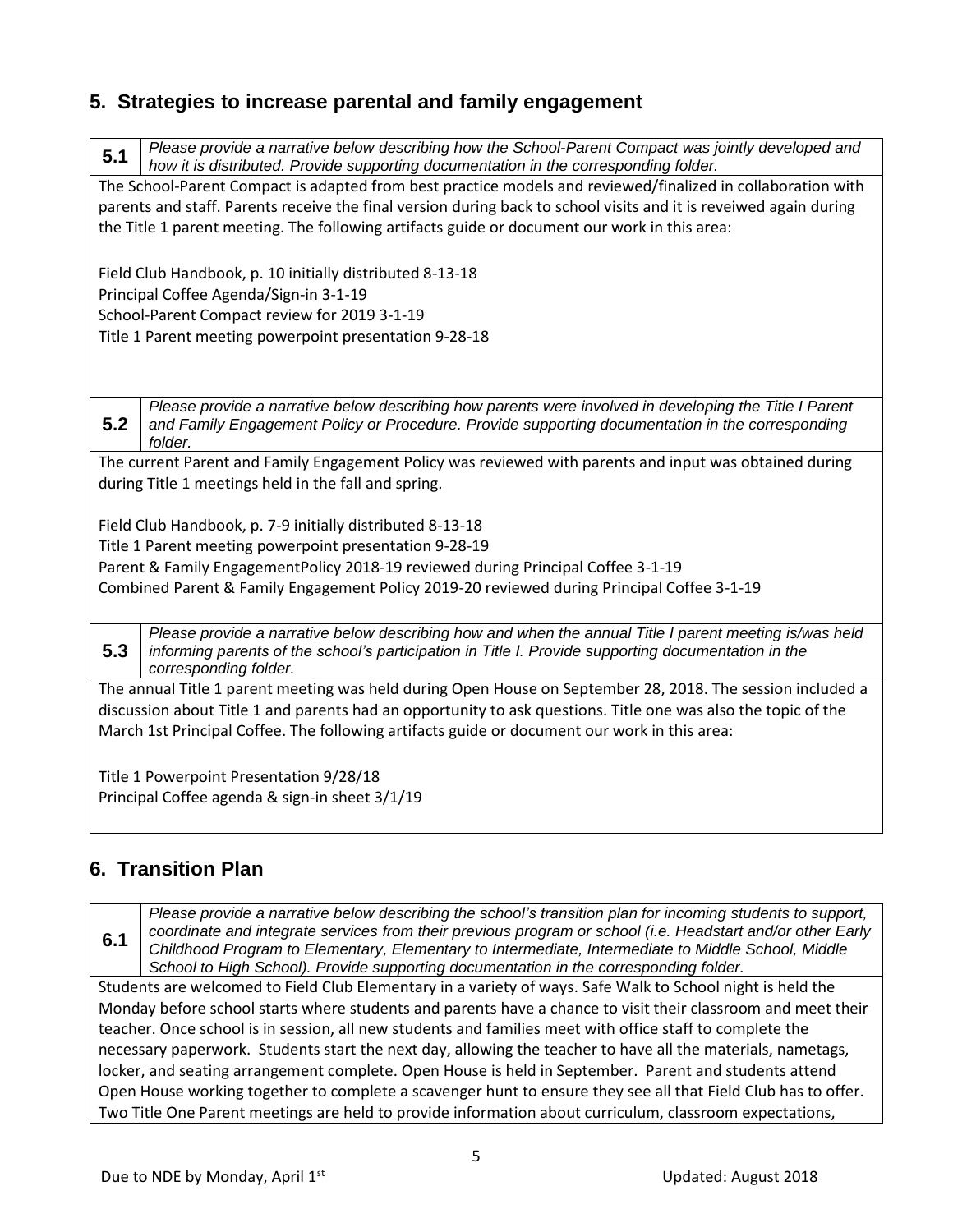homework policy and parent involvement. Incoming kindergartners are invited to attend a meet & greet event where parents meet with staff to receive important information while students visit classrooms and do a project with teachers as a way of introducing them to the learning environment. Pre-kindergarten Round Up is in March. Parents and students attend round up. The Pre-kindergarten teacher meets all incoming students. Students are screened on this day for PreK. The following artifacts guide or document our work in this area:

Safe Walk to School Nights 2018-19 Field Club Fall Opening Letter 2018-19 Open House Schedule Title 1 Open House Flyer 12-6-18 Open House Scavenger Hunt 9/28/19 Kindergarten checklist and Round-up Presentation Early Childhood Application Days for 2019-20 School Year

**6.2** *Please provide a narrative below describing the school's transition plan for outgoing students as they move onto their next school / program / career. (i.e. Elementary to Intermediate, Intermediate to Middle School, Middle School to High School, High School to Post Secondary Schooling or Career). Provide supporting documentation in the corresponding folder.*

Field Club staff support student transitions within and between schools. Each year staff members work to create class lists that include a variety of student achievement levels and social/emotional skills enabling teachers to create heterogenous groups. Teachers collaborate with previous years teachers to implement accommodations and Individualized Education Plans. Field Club Counselors collaborate with middle school counselors to assist scheduling and educational planning. Fifth grade students in need of additional support are provided an opportunity to attend Norris Middle Summer School to become familiar with the school. The following artifacts guide or document our work in this area:

Elementary to Middle School Transition Middle School EL Summer School Transition Sample class list card template Sample IEP at a Glance

# **7. Strategies to address areas of need**

**7.1** *Please provide a narrative below describing how the Schoolwide Plan increases the amount and quality of learning time within or beyond the instructional day. Provide supporting documentation in the corresponding folder.* The Schoolwide Plan provides for additonal support in the form of Literacy Intervention, Enrichment Programs (Content Focused Family Nights), Student Engagement, after school tutoring and Summer School. The following artifacts guide or document our work in this area: After School Tutuoring List Family Nights 2018-19 Field Club Intervention Para job description Part-time LLI Teacher job description Summer School Plan 2019

# **8. Coordination & integration of Federal, State and local services & programs**